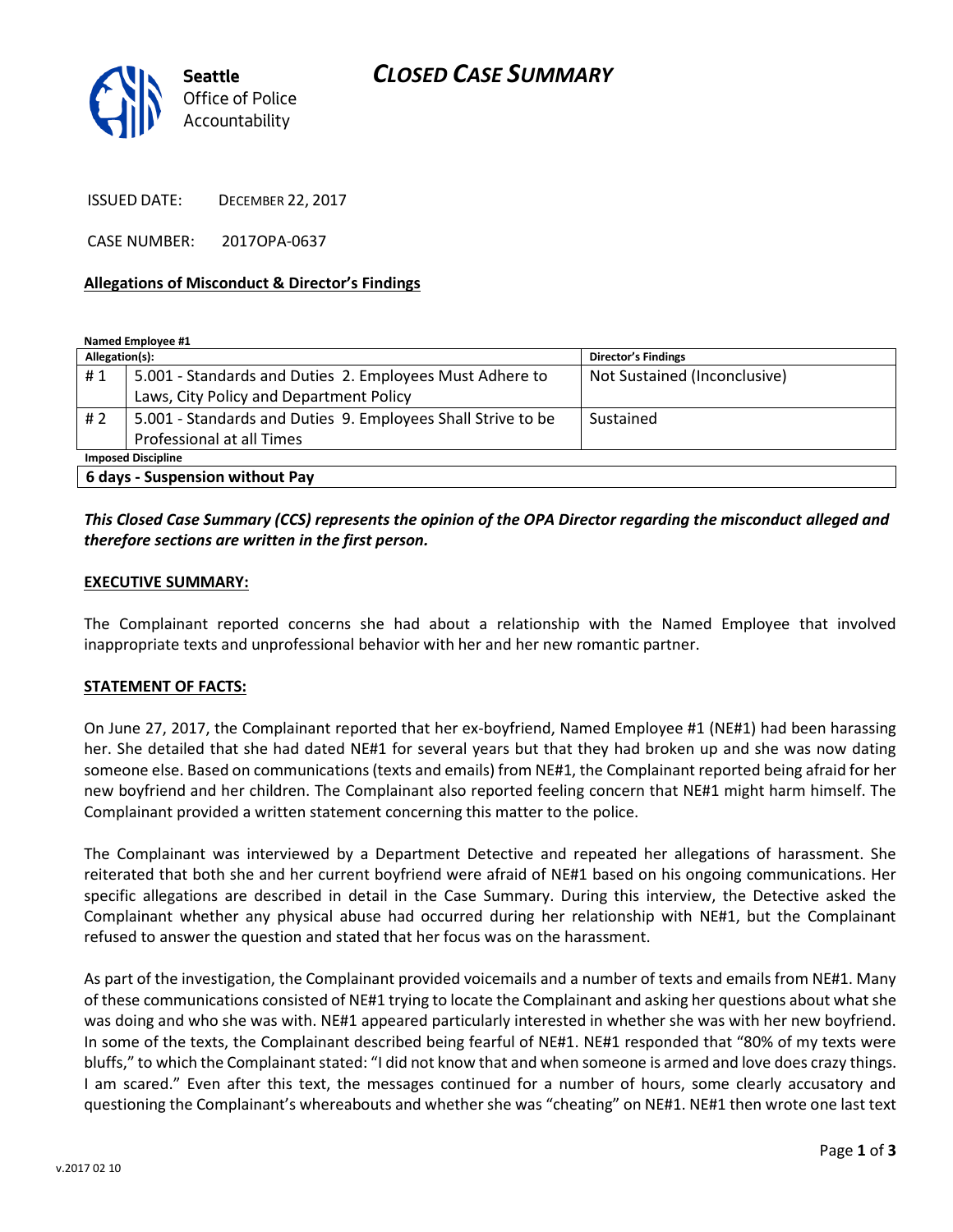

### *CLOSE CASE SUMMARY*

OPA CASE NUMBER: 2017OPA-0637

in which he indicated that he was "signing off." Based on this text, the Complainant was worried that NE#1 would harm himself.

The criminal investigation was referred to the Seattle City Attorney's Office. After reviewing the case, the SCAO declined to prosecute on the referred cyberstalking charge. In reaching that determination, the SCAO noted that while NE#1's behavior was "inappropriate," he did not make any threats and that "the evidence is insufficient to prove beyond a reasonable doubt that [NE#1] intended to harass, intimidate, torment, or embarrass…"

OPA then commenced its investigation. The Complainant refused to participate in an OPA interview. In her last email correspondence with OPA, she indicated that she was seeking counseling with NE#1. OPA did interview NE#1. The substance of NE#1's OPA interview is described more fully below and in the Case Summary.

#### **ANALYSIS AND CONCLUSIONS:**

### **Named Employee #1 - Allegation #1** *5.001 - Standards and Duties 2. Employees Must Adhere to Laws, City Policy and Department Policy*

While, as explained below, I find that NE#1's conduct was unprofessional, there is insufficient evidence in the record to conclude that he violated the law. This is the case even though the standard of proof in this administrative investigation is a preponderance of the evidence, below the beyond a reasonable doubt standard applied by the SCAO.

In reaching my finding, I do not make a determination that criminal conduct did not occur. I simply do not have enough evidence to reach a conclusion one way or the other. Accordingly, I recommend that this allegation be Not Sustained – Inconclusive.

Recommended Finding: **Not Sustained (Inconclusive)**

### **Named Employee #1 - Allegation #2** *5.001 - Standards and Duties 9. Employees Shall Strive to be Professional at all Times*

The fact that I cannot conclude that NE#1 engaged in criminal behavior does not preclude me from determining that his conduct violated the Department's professionalism policy.

During his interview, NE#1 explained that his intention on the date in question was to verify that the Complainant was physically okay, not to harass her because she was "cheating." NE#1 acknowledged the large number of texts that he sent, but indicated that the texts were just purposed to get a response from the Complainant. NE#1 stated that he did not mean to be threatening to the Complainant, but told OPA that he later realized that he used the wrong approach and the wrong words.

NE#1 stated that he went to the Complainant's home twice – once while on duty when he went inside and remained therein for five to 10 minutes and a second time when he claimed to just have walked around the house and looked in the garage. On the occasion that he went into her home, without the Complainant's permission and consent, NE#1